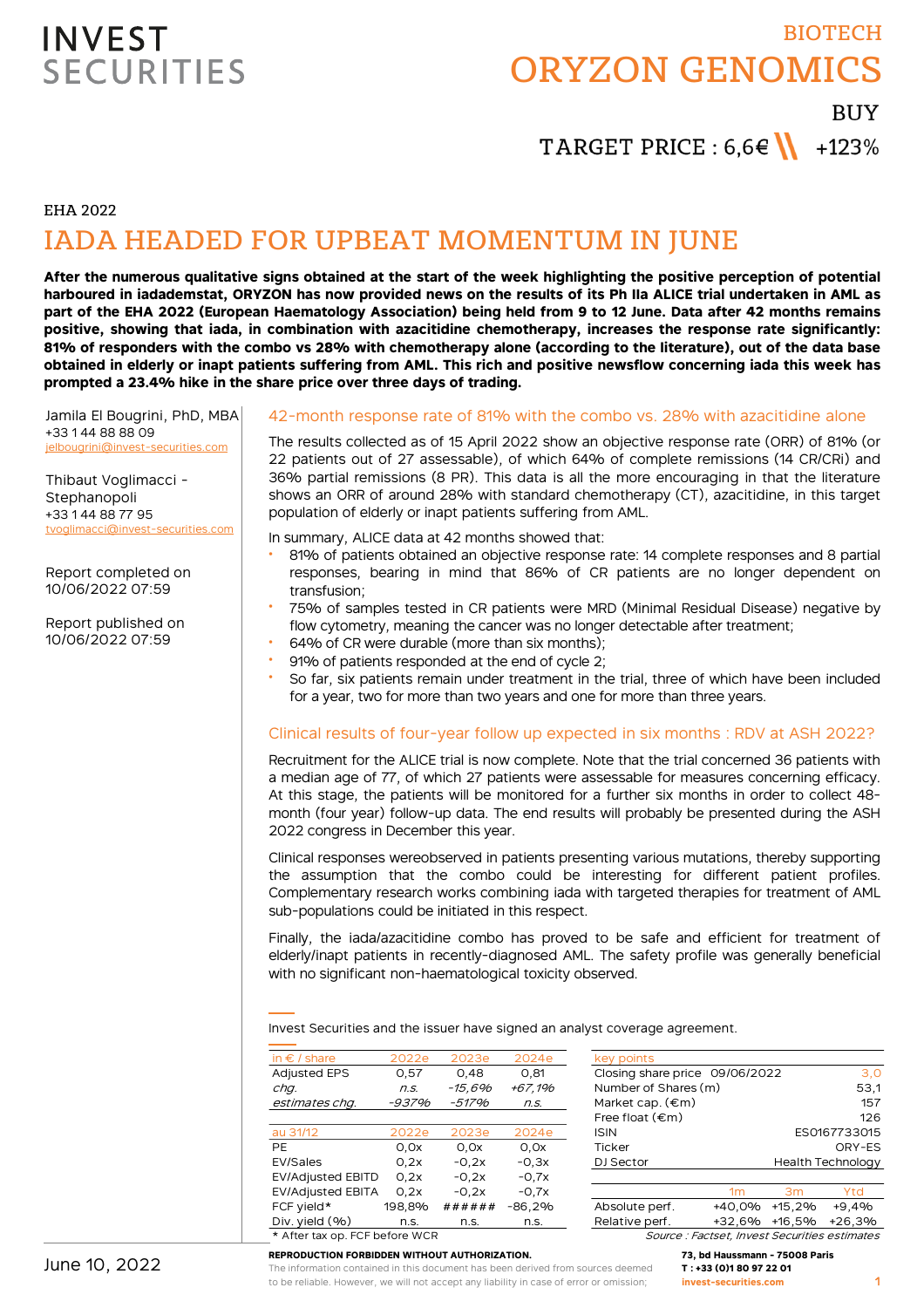## BIOTECH ORYZON GENOMICS

### FINANCIAL DATA

| <b>Share information</b>                                       | 2017           | 2018           | 2019           | 2020           | 2021            | 2022e          | 2023e             | 2024e          |
|----------------------------------------------------------------|----------------|----------------|----------------|----------------|-----------------|----------------|-------------------|----------------|
| Published EPS $(\epsilon)$                                     | $-0,15$        | $-0,03$        | $-0,08$        | $-0,08$        | $-0,14$         | 0,57           | 0,48              | 0,81           |
| Adjusted EPS (€)                                               | $-0,15$        | $-0,03$        | $-0,08$        | $-0,08$        | $-0,14$         | 0,57           | 0,48              | 0,81           |
| Diff. I.S. vs Consensus                                        | n.s.           | n.s.           | n.s.           | n.s.           | n.s.            | n.s.           | n.S.              | n.s.           |
| Dividend                                                       | 0,00           | 0,00           | 0,00           | 0,00           | 0,00            | 0,00           | 0,00              | 0,00           |
|                                                                |                |                |                |                |                 |                |                   |                |
| <b>Valuation ratios</b>                                        | 2017           | 2018           | 2019           | 2020           | 2021            | 2022e          | 2023e             | 2024e          |
| P/E                                                            | n.s.           | n.s.           | n.s.           | n.s.           | n.s.            | 0,0x           | 0,0x              | 0,0x           |
| EV/Sales                                                       | n.s.           | n.s.           | n.s.           | n.s.           | n.s.            | 0,16x          | $-0,16x$          | $-0,32x$       |
| <b>EV/Adjusted EBITDA</b>                                      | n.s.           | n.s.           | n.s.           | n.s.           | n.s.            | 0,2x           | $-0,2x$           | $-0,7x$        |
| <b>EV/Adjusted EBITA</b>                                       | n.s.           | n.s.           | n.s.           | n.s.           | n.s.            | 0,2x           | $-0,2x$           | $-0,7x$        |
| Op. FCF bef. WCR yield                                         | n.s.           | n.s.           | n.s.           | n.s.           | n.s.            | 198,8%         | $-292,2%$         | $-86,2%$       |
| Op. FCF yield<br>Div. yield (%)                                | n.s.           | n.s.           | n.s.           | n.s.           | n.s.            | 198,8%         | $-292,2%$         | $-86,2%$       |
| NB : valuation based on annual average price for past exercise | n.s.           | n.s.           | n.s.           | n.s.           | n.s.            | n.s.           | n.s.              | n.s.           |
|                                                                |                |                |                |                |                 |                |                   |                |
| Entreprise Value (€m)                                          | 2017           | 2018           | 2019           | 2020           | 2021            | 2022e          | 2023e             | 2024e          |
| Share price in $\epsilon$                                      | 4,6            | O, O           | 3,3            | $O, O$         | 0,0             | O, O           | 0,0               | 0,0            |
| Market cap.                                                    | 156            | O              | 152            | 39             | 39              | 39             | 39                | 39             |
| Net Debt                                                       | $-17$          | $-23$          | $-27$          | $-29$          | $-15$           | $-31$          | $-43$             | $-70$          |
| Minorities                                                     | O              | O              | 0              | O              | O               | O              | O                 | 0              |
| Provisions/ near-debt                                          | O              | O              | O              | 0              | O               | $\circ$        | O                 | O              |
| +/- Adjustments                                                | 0              | O              | O              | O              | O               | O              | $\circ$           | 0              |
| Entreprise Value (EV)                                          | 139            | $-22$          | 125            | 10             | 24              | 8              | $-4$              | $-31$          |
|                                                                |                |                |                |                |                 |                |                   |                |
| Income statement (€m)                                          | 2017           | 2018           | 2019           | 2020           | 2021            | 2022e          | 2023e             | 2024e          |
| Sales                                                          | O, O           | O, O           | O, O           | O, O           | O, O            | 50,0           | 26,5              | 96,3           |
| chg.                                                           | n.s.<br>$-4$   | n.s.           | n.s.           | n.s.<br>$-4$   | n.s.            | n.s.           | n.s.              | n.s.           |
| <b>Adjusted EBITDA</b><br>adjusted EBITA                       | -4             | -3<br>-3       | $-4$<br>-4     | $-4$           | -6<br>-6        | 35<br>35       | 22<br>22          | 41<br>41       |
| chg.                                                           | n.s.           | n.s.           | n.s.           | n.s.           | n.s.            | n.s.           | $-36,396$         | +87,696        |
| <b>EBIT</b>                                                    | $-4,7$         | $-3,3$         | $-3,8$         | $-4,3$         | $-6,8$          | 34,1           | 21,5              | 40,7           |
| <b>Financial result</b>                                        | $-1$           | $-1$           | $-1$           | $\circ$        | O               | O              | O                 | 0              |
| Corp. tax                                                      | $\circ$        | 3              | 1              | 1              | 1               | -9             | O                 | -5             |
| Minorities+affiliates                                          | O              | O              | O              | O              | $\Omega$        | O              | $\circ$           | $\circ$        |
|                                                                |                |                |                |                |                 |                |                   |                |
|                                                                | $-5,2$         | $-1,2$         | $-3,7$         | $-3,4$         | $-5.9$          | 25,0           | 21,1              | 35,2           |
| Net attributable profit<br>Adjusted net att. profit            |                |                |                |                |                 |                |                   | 35,2           |
| chg.                                                           | $-5,2$<br>n.s. | $-1,2$<br>n.s. | $-3,7$<br>n.s. | $-3,4$<br>n.s. | $-5,9$<br>n.s.  | 25,0<br>n.s.   | 21,1<br>$-15,696$ | $+67,196$      |
|                                                                |                |                |                |                |                 |                |                   |                |
| Cash flow statement (€m)                                       | 2017           | 2018           | 2019           | 2020           | 2021            | 2022e          | 2023e             | 2024e          |
| <b>EBITDA</b>                                                  | $-3,9$         | $-3,1$         | $-3,7$         | $-4,1$         | $-6,5$          | 34,5           | 22,0              | 41,2           |
| Theoretical Tax / EBITA                                        | 0,1            | 2,5            | O, 9           | 1,4            | 1,4             | $-8,7$         | 0,0               | $-5,1$         |
| Capex                                                          | 0,6            | $-7,0$         | $-9,6$         | $-9,1$         | $-9,5$          | $-9,5$         | $-9,5$            | $-9,5$         |
| Operating FCF bef. WCR                                         | $-3,2$         | $-7,6$         | $-12,4$        | $-11,8$        | $-14,6$         | 16,3           | 12,5              | 26,7           |
| Change in WCR                                                  | $-0,2$         | 0,3            | 0,3            | $-1,2$         | 0,0             | 0,0            | 0,0               | 0,0            |
| <b>Operating FCF</b>                                           | $-3,4$         | $-7,3$         | $-12,1$        | $-13,1$        | -14,6           | <u>16,3</u>    | 12,5              | 26,7           |
| Acquisitions/disposals                                         | 5,1            | 0,1            | 0,5            | 0,1            | 0,0             | 0,0            | 0,0               | 0,0            |
| Capital increase/decrease                                      | 16,9           | 11,9           | 18,4           | 18,2           | O, O            | O, O           | O, O              | 0,0            |
| Dividends paid                                                 | 0,0            | 0,0            | 0,0            | 0,0            | O, O            | O, O           | O, O              | 0,0            |
| Other adjustments<br>Published Cash-Flow                       | 0,0<br>18,5    | 0,0<br>4,7     | 0,0<br>6,7     | 0,0<br>5,3     | O, O<br>$-14,6$ | 0,0<br>16,3    | 0,0<br>12,5       | 0,0<br>26,7    |
|                                                                |                |                |                |                |                 |                |                   |                |
| Balance Sheet (€m)                                             | 2017           | 2018           | 2019           | 2020           | 2021            | 2022e          | 2023e             | 2024e          |
| Assets                                                         | 25             | 32             | 42             | 52             | 61              | 70             | 79                | 88             |
| Intangible assets/GW                                           | 22             | 29             | 40             | 49             | 58              | 68             | 77                | 86             |
| <b>WCR</b>                                                     | -8             | -9             | -8             | $-5$           | $-5$            | $-5$           | $-5$              | $-5$           |
| Group equity capital                                           | 34             | 45             | 61             | 76             | 70              | 95             | 116               | 151            |
| Minority shareholders                                          | $\mathsf O$    | O              | O              | O              | O               | O              | O                 | 0              |
| Provisions                                                     | O              | O              | O              | O              | $\circ$         | $\circ$        | O                 | $\circ$        |
| Net financial debt                                             | $-17,2$        | $-22,6$        | $-26,7$        | $-29,1$        | $-14,5$         | $-30,8$        | $-43,3$           | $-69,9$        |
|                                                                |                |                |                |                |                 |                |                   |                |
| <b>Financial ratios</b>                                        | 2017           | 2018           | 2019           | 2020           | 2021            | 2022e          | 2023e             | 2024e          |
| EBITDA margin                                                  | n.s.           | n.s.           | n.s.           | n.s.           | n.s.            | 69,0%          | 83,1%             | 42,8%          |
| EBITA margin                                                   | n.s.           | n.s.           | n.s.           | n.s.           | n.s.            | 69,0%          | 83,1%             | 42,8%          |
| Adjusted Net Profit/Sales<br><b>ROCE</b>                       | n.s.<br>n.s.   | n.s.<br>n.s.   | n.s.<br>n.s.   | n.s.<br>n.s.   | n.s.<br>n.s.    | 49,9%<br>53,0% | 79,6%<br>29,6%    | 36,5%<br>49,5% |
| ROE adjusted                                                   | n.s.           | n.s.           | n.s.           | n.s.           | n.s.            | 26,3%          | 18,1%             | 23,3%          |
| Gearing                                                        | n.s.           | n.s.           | n.s.           | n.s.           | n.s.            | n.s.           | n.s.              | n.s.           |
| ND/EBITDA (in x)                                               | n.s.           | n.s.           | n.s.           | n.S.           | n.s.            | $-0,9x$        | $-2,0x$           | $-1,7x$        |

June 10, 2022

#### **REPRODUCTION FORBIDDEN WITHOUT AUTHORIZATION.**

The information contained in this document has been derived from sources deemed to be reliable. However, we will not accept any liability in case of error or omission;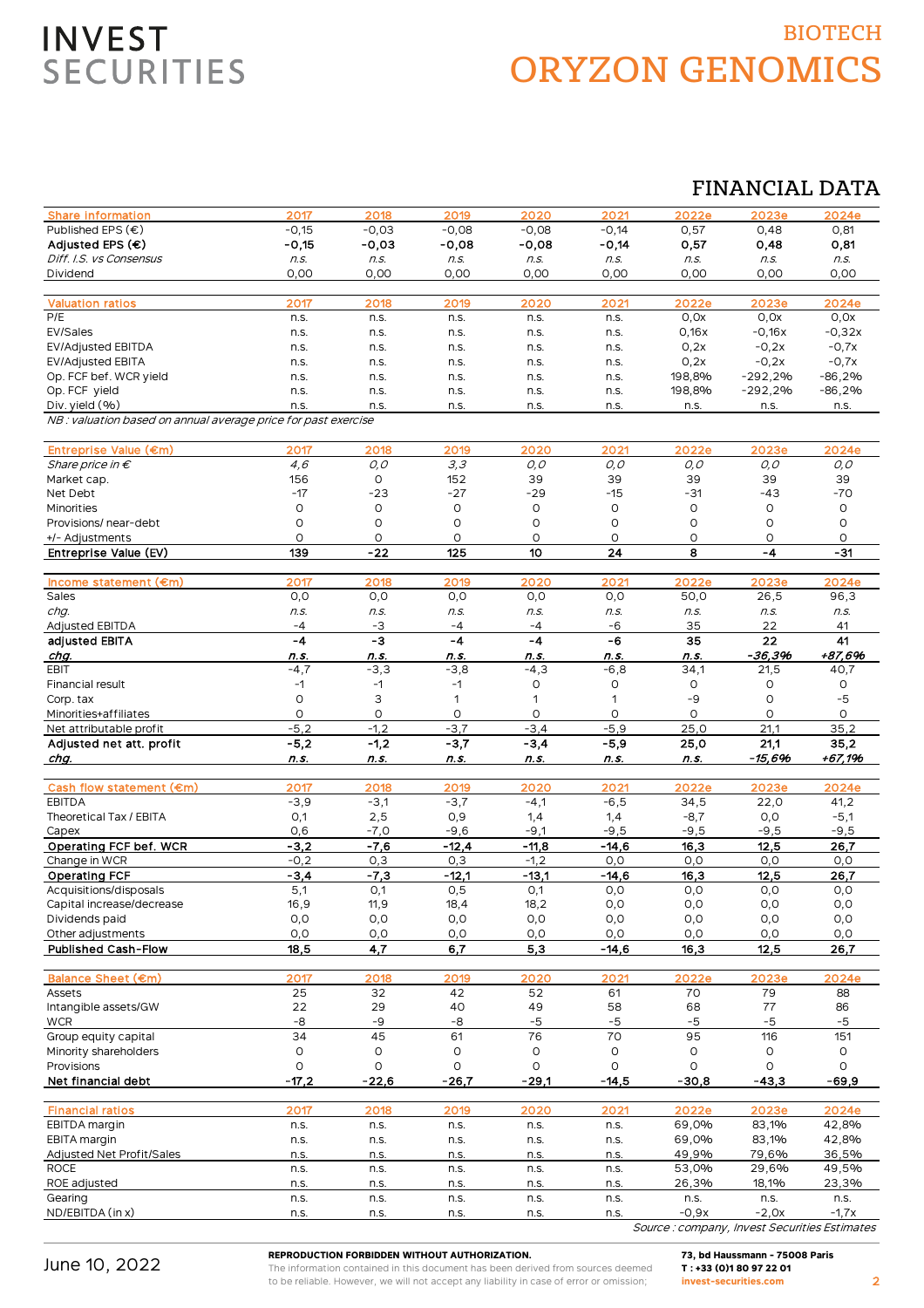## BIOTECH ORYZON GENOMICS

### INVESTMENT CASE

ORYZON GENOMICS is a Spanish biotechnology company specializing in the treatment of neurodegenerative diseases and cancer. Specializing in the field of epigenetics, the company aims, in all of its development programs, to identify biomarkers through its genetic and proteomic platforms in order to develop small molecule drugs. The company has delivered interesting results with its most advanced programs in areas more or less invested in terms of overall R&D efforts, cancer but also Covid-19 and cognitive disorders associated with neurodegenerative diseases or disorders of the personality.

### SWOT ANALYSIS

### **WEAKNESSES**

- No partnership
- $\Box$  Risky indications (CNS)
- $\Box$  Intense competition in oncology

### **OPPORTUNITIES**

**STRENGTHS** 

 $\Box$  Potential partnership

**D** Epigenetic platform

**Extensive development pipeline** D Differentiating positioning

 $\Box$  Extension of indications

### **THREATS**

- **Q** Clinical and regulatory risk
- $\Box$  Commercial risks
- $\Box$  Legal risks

### ADDITIONAL INFOMATION



### SHARE PRICE CHANGE FOR 5 YEARS



**REPRODUCTION FORBIDDEN WITHOUT AUTHORIZATION.**

The information contained in this document has been derived from sources deemed to be reliable. However, we will not accept any liability in case of error or omission;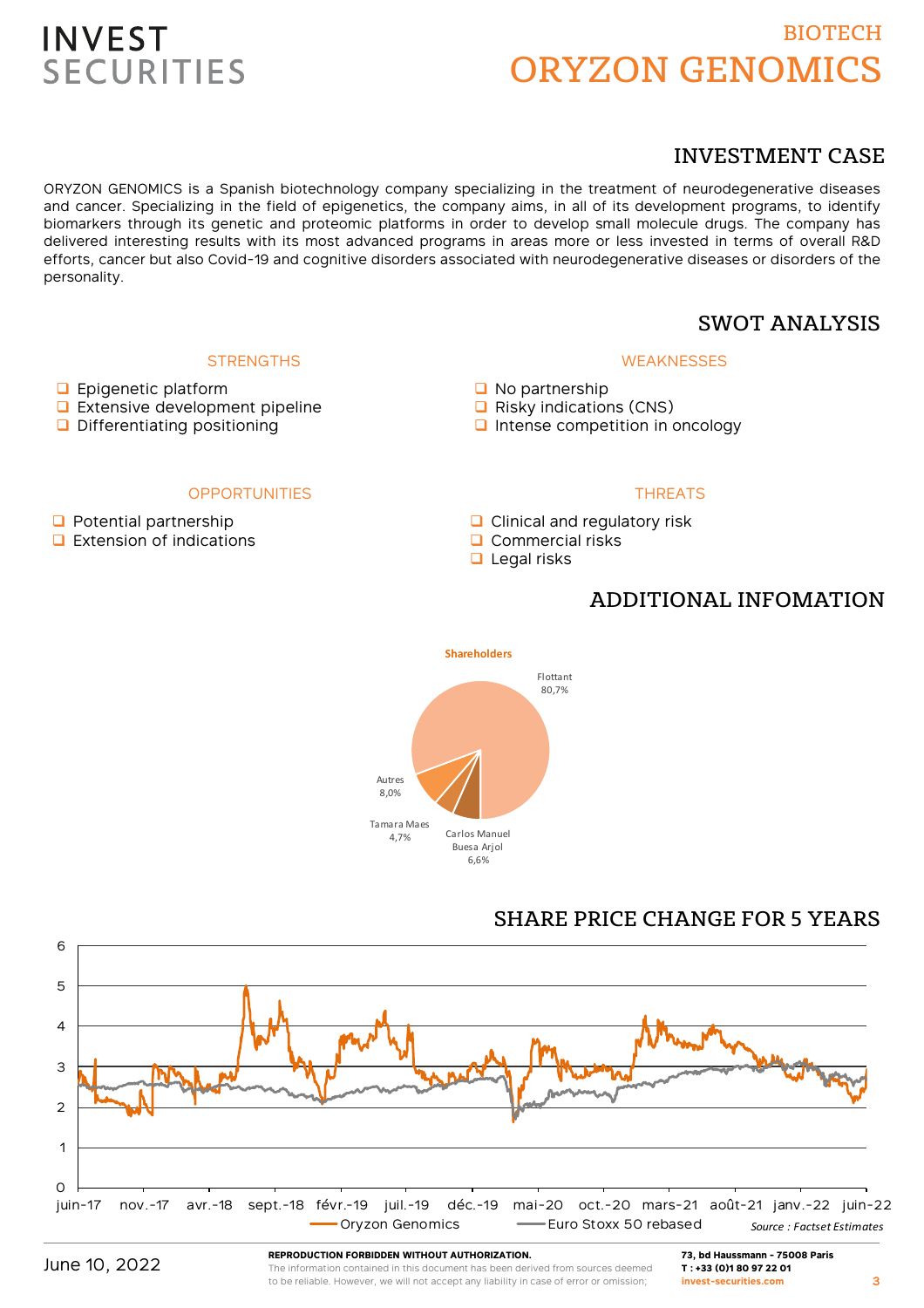## BIOTECH ORYZON GENOMICS

### DISCLAIMER

Invest Securities is authorized and supervised by the Prudential Control and Resolution Authority (ACPR) and regulated by the Financial Markets Authority (AMF).

This document does not constitute or form part of any offer or invitation to subscribe, buy or sell financial securities, or to participate in any other transaction.

While all reasonable care has been taken to ensure that the facts stated herein are accurate, Invest Securities has not verified the contents hereof and accordingly none of Invest Securities, shall be in any way responsible for the contents hereof and no reliance should be placed on the accuracy, fairness, or completeness of the information contained in this document.

The opinions, forecasts and estimates contained in this document are those of their authors only. The assessments made reflect their opinion on the date of publication and are therefore subject to change or invalidation at any time, without notice. Invest Securities has no obligation to update, modify or amend this document or to inform in any way the recipient of this document in the event that a fact, opinion, forecast or estimate contained in this document, changes or becomes inaccurate.

The investments mentioned in this document may not be suitable for all of its recipients. The recipients of the document are invited to base their investment decisions on the appropriate procedures they deem necessary. It is recalled that past performances do not prejudge future performances. Investing in the markets presents a risk of capital loss. Any loss or other consequence arising from the use of the information contained in the document is the sole responsibility of the investor. Neither Invest Securities nor any other person can be held responsible in any way for any direct or indirect damage resulting from the use of this document. If in doubt about any investment, recipients should contact their own investment, legal and / or tax advisers for advice regarding the advisability of investing.

Research reports including their preparation and distribution are subject to the provisions of market abuse regulation (EU) n°2014/596 and delegated regulation (EU) n°2016/958 on the technical modalities for the objective presentation of recommendations. This document is intended only for professional investors who meet the criteria set out in Annex II of Directive 2014/65/EU, or "qualified investors" within the meaning of the prospectus regulation (eu) 2017/1129.

This document is provided to you on a confidential basis for your information and may not be reproduced or transmitted, in whole or in part, to any other person or published.

### TARGET PRICE AND RECOMMENDATION

Our analyst ratings are dependent on the expected absolute performance of the stock on a 6- to 12-month horizon. They are based on the company's risk profile and the target price set by the analyst, which takes into account exogenous factors related to the market environment that may vary considerably. The Invest Securities analysis office sets target prices based on a multi-criteria fundamental analysis, including, but not limited to, discounted cash flows, comparisons based on peer companies or transaction multiples, sum-of-the-parts value, restated net asset value, discounted dividends.

Ratings assigned by the Invest Securities analysis office are defined as follows:

- $\triangleright$  BUY: Upside potential of more than 10% (the minimum upside required may be revised upward depending on the company's risk profile)
- $\triangleright$  NEUTRAL: Between -10% downside and +10% upside potential (the maximum required may be revised upward depending on the company's risk profile)
- SELL: Downside potential of more than 10%
- TENDER or DO NOT TENDER: Recommendations used when a public offer has been made for the issuer (takeover bid, public exchange offer, squeeze-out, etc.)
- SUBSCRIBE or DO NOT SUBSCRIBE: Recommendations used when a company is raising capital
- $\triangleright$  UNDER REVIEW: Temporary recommendation used when an exceptional event that has a substantial impact on the company's results or our target price makes it impossible to assign a BUY, NEUTRAL or SELL rating to a stock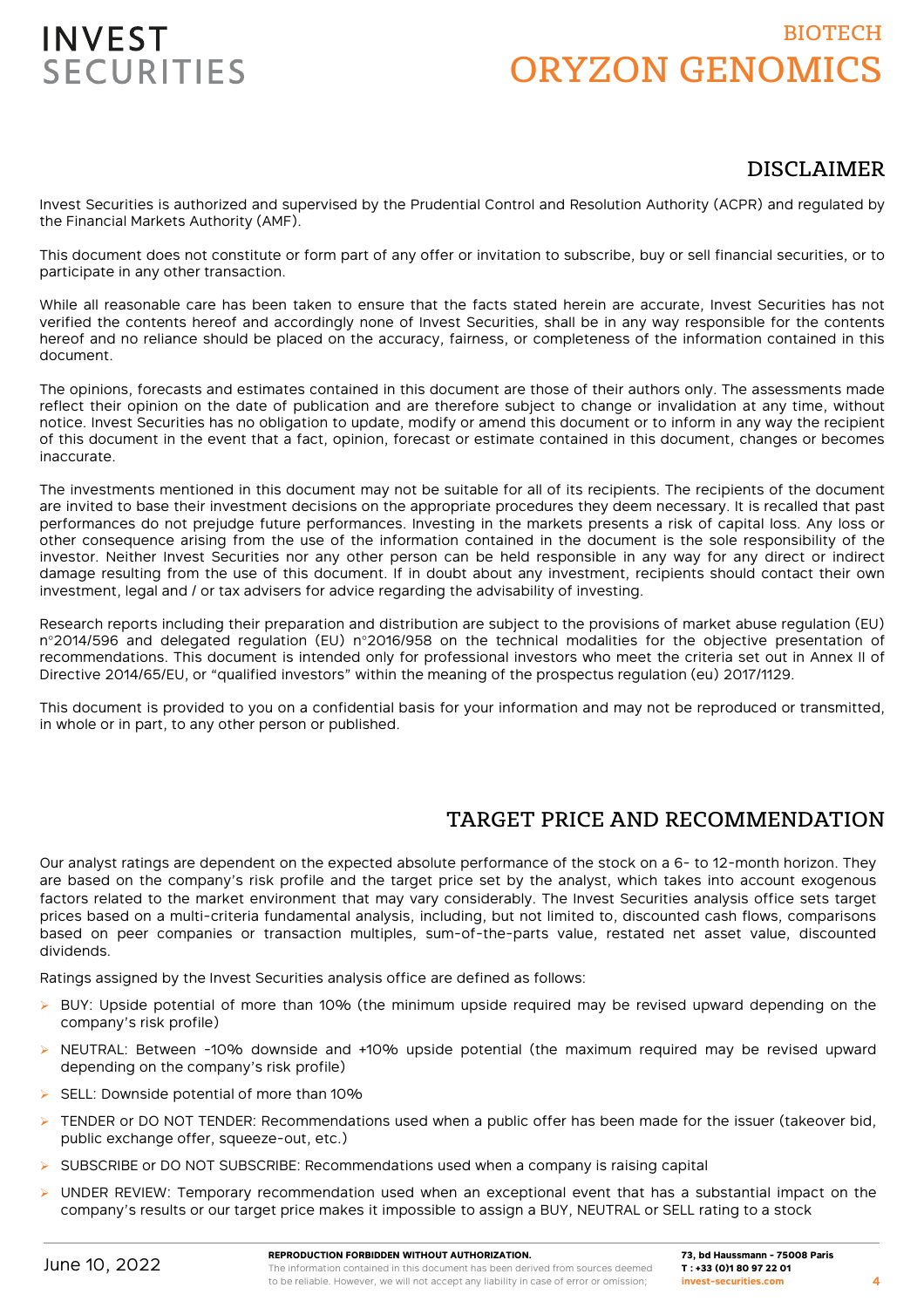## BIOTECH ORYZON GENOMICS



## 12-MONTHS HISTORY OF OPINION

The table below reflects the history of recommendation and price target changes made by Invest Securities' research department over the last 12 months.

| `omn:<br>: Name | ∵hor ∶<br>л | )afr | atinc! | ran.<br><b>Price</b> |  |
|-----------------|-------------|------|--------|----------------------|--|
|                 |             |      |        |                      |  |

## DETECTION OF CONFLICTS OF INTEREST

|                                                                                                                                                               | <b>Oryzon Genomics</b> |
|---------------------------------------------------------------------------------------------------------------------------------------------------------------|------------------------|
| Invest Securities was lead manager or co-lead manager in a public offer concerning the financial<br>instruments of this issuer during the last twelve months. | No                     |
| Invest Securities has signed a liquidity contract with the issuer.                                                                                            | No                     |
| Invest Securities and the issuer have signed a research service agreement.                                                                                    | No                     |
| Invest Securities and the issuer have signed a Listing Sponsor agreement.                                                                                     | No                     |
| Invest Securities has been remunerated by this issuer in exchange for the provision of other investment                                                       |                        |
| services during the last twelve months (RTO, Execution on behalf of third parties, advice, placement,                                                         | No                     |
| underwriting).                                                                                                                                                |                        |
| This document was sent to the issuer prior to its publication. This rereading did not lead the analyst to                                                     | No                     |
| modify the valuation.                                                                                                                                         |                        |
| This document was sent to the issuer for review prior to its publication. This rereading led the analyst to                                                   | No                     |
| modify the valuation.                                                                                                                                         |                        |
| The financial analyst has an interest in the capital of the issuer.                                                                                           | No                     |
| The financial analyst acquired equity securities of the issuer prior to the public offering transaction.                                                      | <b>No</b>              |
| The financial analyst receives remuneration directly linked to the transaction or to an investment service                                                    | No                     |
| provided by Invest Securities.                                                                                                                                |                        |
| An executive officer of Invest Securities is in a conflict of interest with the issuer and was given access to                                                | No                     |
| this document prior to its completion.                                                                                                                        |                        |
| Invest Securities or the All Invest group owns or controls 5% or more of the share capital issued by the                                                      |                        |
| issuer.                                                                                                                                                       | No                     |
| Invest Securities or the All Invest group holds, on a temporary basis, a net long position of more than 0.5%                                                  | No                     |
| of the issuer's capital.                                                                                                                                      |                        |
| Invest Securities or the All Invest group holds, on a temporary basis, a net short position of more than 0.5%                                                 |                        |
| of the issuer's capital.                                                                                                                                      | No                     |
| The issuer owns or controls 5% or more of the capital of Invest Securities or the All Invest group.                                                           | No                     |

La politique de gestion des conflits d'intérêts d'Invest Securities est accessible sur le site d'Invest Securities dans la rubrique Règlementation. Une liste de toutes les recommandations diffusées sur 12 mois ainsi que la publication trimestrielle de la part des « ACHAT, VENTE, NEUTRE, AUTRES » sur 12 mois, sont accessibles sur le site de recherche d'Invest Securities.